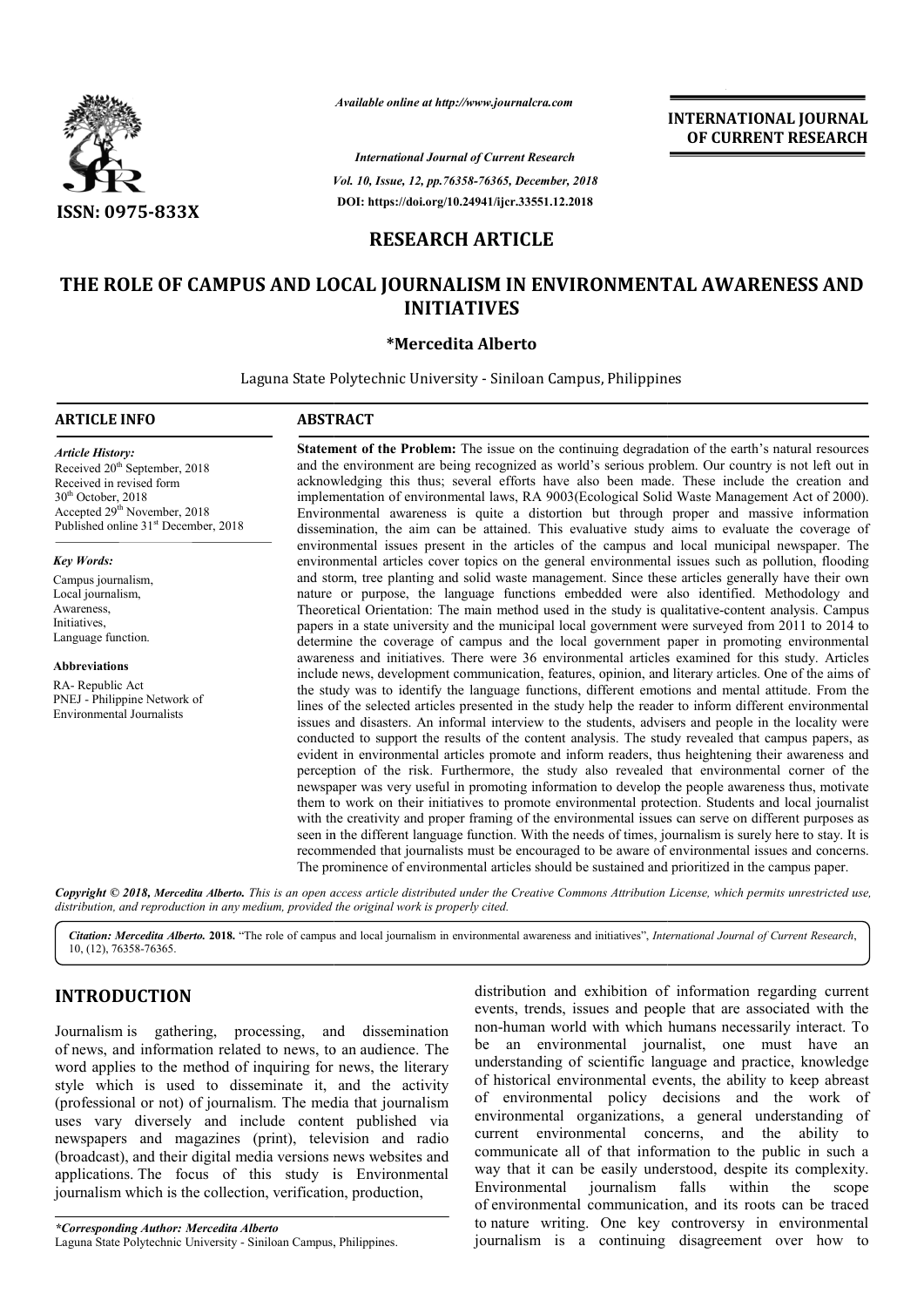distinguish it from its allied genres and disciplines. The issue on the continuing degradation of the earth's natural resources and the environment are being recognized in the world as a serious problem. Our country is not left out in acknowledging this, thus several effort save also been made. These include the creation and eventually the implementation of environmental laws such as RA 9003 (ecological Social Waste Management Act of 2000), RA 8749 (Phil. Clean Air Act of 1999) and RA 8041 (The Water Crisis Act of 1995) whose advocacy is to heighten awareness of people to the environment issues specifically disaster issues. The good of achieving environmental preservation and protection of quite a blue but through people and massive information, this good can be attained. The school writer then is challenged to contribute in realizing this good. With this, the paper yearns to evaluate the nature of coverage of the articles/ pieces in campus papers that promote environmental initiatives and awareness.

Several environmental summits have been hosted to discuss present initiate and further steps to mitigate or even adapt to these condition. However, outputs (2009) assert that through international community support these gathering. They were not able to counter balance the impact of the billions who do not have the awareness and the sense of responsibility to support their governments in taking for reading action. Further, without that wider support, governments are unlikely to go further, than making rhetorical commitments that merely pay attention to the obvious seriousness of the problem. As environmental concerns grow, the need for a well – informed general public becomes more critical. A major challenge is how to deliver complex concepts and impart the sense of urgency of these challenges in a way that engages the reader. School, Campus and local journalism as a part of bigger community and instrumental to this endeavor is protecting and preserving the environment in protecting and preserving the environment and natural resources. Environmental journalism is not a new field. By the mid-to- late 1970's, a series of factors had forced even reluctant media managers to treat environmental stories as mainstream news.

Environment reporting then is a means to achieved heightened awareness of the community to take action on this problem. In the international media, several stories and articles have been published to promote environmental awareness. In Ghana, coverage of environmental news includes general sanitary problems, water quality, land quality waste disposal and deforestation (Domfeh, 1999). It is believed that with the ongoing coverage of environmental issues, people can have "behavioral change" towards this urgent concern. In Hongkong, peer influence, local environment involvement concrete environmental knowledge parental influence environmental awareness and media exposure to environmental messages affect the green purchase behavior of young consumers (Lee, 2011). Gupta stated that is already becoming imperative to create a broader and deeper degree of awareness among students and general population on why climate change is a serious problem and what can be done about it. The importance of the local media arises in creating awareness about the environmental issues and forming public opinion in order to find solutions. Due the immediacy component of news, creating public opinion about the environment through local as opposed to national media is considered to be a more effective method (Öztürk and Ҫitak, 2010). In Bangladesh, natural disaster was the major climate change issue that received the most coverage, along with

agriculture, biodiversity, global warming and climate change (Miah *et al.,* 2011). As detailed on the PNEJ website, the organization highlights the importance and advancement of public understanding of environmental issues by providing support to journalists of all media in their efforts to cover complex issues of the environment responsibly. PNEJ offers services for working journalists through seminars/conferences, study tours, links to other media organizations working locally and internationally, awards for the best environmental reporting, and other activities. PNEJ works to strengthen the connection between media and society, including businesses, academia, government, and local people, to participate in environmental protection activities in the Philippines - in part by highlighting not just environmental problems but also creating stories that suggest solutions. Another effort focuses on strengthening communication and collaboration between PNEJ and journalists from other countries through a network of environmental journalists. Haigh (2010) surveyed US newspaper to determine the frames used in covering alternative energy. International trade, the U.S economy and political strategy were the common frames.

## **Theoretical framework**

The research study is premised on the social learning theory developed by Albert Bandura. In his theory of learning suggest the people learn within a social context on the learning facilitated through concept such as modeling observational learning and imitation. Furthermore, other theory that guides this is study is the environmentalism which is a philosophy, ideology and social movement regarding concerns for environmental protection and improvement of the health of the environment, particularly as the measure for this health seeks to incorporate the concern of non-human elements.

### **CONCEPTUAL FRAMEWORK**



In this exploratory study, the primary aim is to evaluate the coverage of environmental issues present in the articles. The environmental articles cover topics on the general environment. However, to understand the extent of environmental articles being studied, the concept of environment is defined. The author adapted the definition the free dictionary.com which is the environment. All the physical, chemical and biological condition that together thus, the author selected the following purposes to limit the coverage of environmental articles;

Pollution of air, water, soil with chemical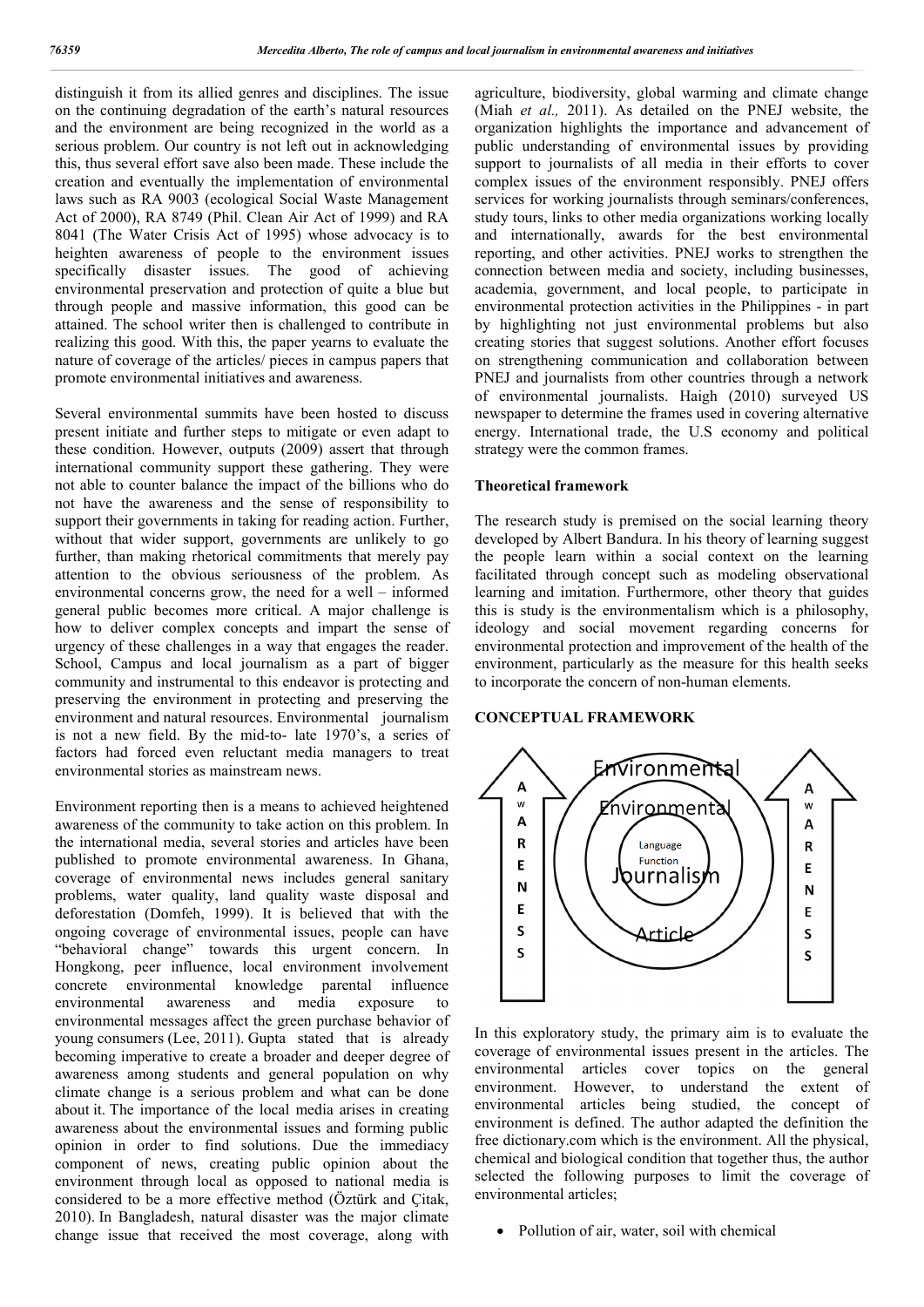- Agricultural method such tree planting and clean- up
- Flooding and Storm
- Solid waste management

Since these articles generally have their own nature or purpose, the language functions embedded were also identified. Instead of frames, it could also be deducted how language is played to affect the reader. Its holiday parts it, inferring the functions of the language helps reader understand the words themselves and their relationship to the world. Knowing what these words truly mean will let readers to the right course of action. As reader understand the functions of the language, the purpose of the article is achieved, that is the reader will recognize the severity and urgency of the environmental issues presented. The whole process of creating the article where it is of any type then can promote environmental awareness among readers.

### **Objectives of the study**

The objectives of the study is to evaluate the coverage of environmental issues present in the news articles, feature articles ,opinion and literary works of different Elementary, Secondary school University and Municipalities of the fourth district of Laguna. This study also aims to identify the language function used by the student and local journalists to provide the needed information about environment awareness to the school and local government. Indeed, this study also aims to recognize the contribution of campus and local journalism in the awareness of the community to the environmental issues.

# **MATERIALS AND METHODS**

The main method use in the study is qualitative content analysis. Qualitative content analysis defines itself within this framework as an approach of empirical, methodological controlled analysis of texts within their context of communication, following content analytical rules and step by step models, without rash quantification. School, Campus and Local papers in Elementary, National High School, State University and Local Government were surveyed from 2010 to 2014 to determine the coverage and language function in promoting environmental awareness and initiatives.

| University / College                | Name of Publication                |
|-------------------------------------|------------------------------------|
| Laguna State Polytechnic University | The Baybay Granary                 |
| High School                         |                                    |
| • Famy National High School         | • Ang Butil (The Grain)            |
| • Santa Maria National High School  | • Gintong Panitik (The Golden Pen) |
| • Siniloan National High School     | • The Pioneer                      |
| • PotenEliseo National High School  | • The Carver                       |
| • Mabitac National High School      | • Ang Hagdanan (The Stairs)        |
| Elementary                          |                                    |
| Siniloan Elementary School          | • AngGuilingan (The Grinder)       |
| Paete Elementary School             | • Paet: We carve the future        |
| Local Government                    |                                    |
|                                     |                                    |
| • Santa Maria Laguna                | • Pahayagang Marilag               |
| • Siniloan, Laguna                  | (Marilag Newspaper)                |
|                                     | • OrasngSiniloan (SiniloanTimes)   |
|                                     |                                    |

There were one (1) university paper; five (5) National high schools paper two (2) Elementary paper and two (2) local government paper in the study. As for the process (mechanism and methods) informal interviews with some of the student

writers, adviser and local journalist, and readers were done using quota sampling (quota sampling describe as method similar to the stratified random sampling. The only difference is that the selection of the member of the samples in stratified is done randomly) in determining environmental awareness through publication and releases of campus, school and local papers. In the analysis of the language function, the model of holliday's language function was used.

| Type of Language<br><b>Function</b>                                                               | Definition                                                                                                                                                                                                                                                                                                                                       |
|---------------------------------------------------------------------------------------------------|--------------------------------------------------------------------------------------------------------------------------------------------------------------------------------------------------------------------------------------------------------------------------------------------------------------------------------------------------|
| • Instrumental<br>• Regulatory<br>• Interactional<br>• Personal<br>• Imaginative<br>• Informative | • Language used to get things done, that is satisfying<br>needs.<br>• Language used to control other's behavior<br>• Language used to form and maintain social<br>relationships.<br>• Language used to express thoughts and opinions<br>• Language used to express creative often fantastic<br>thoughts<br>• Language used to convey information |

# **DISCUSSION**

Nature of Coverage of Environmental Articles. There were 40 articles examined for the study. There were 21 news articles, 3 DevCom articles, 5 feature articles, 3 opinion articles and 4 literary articles (poems).

#### Title

- 1 Environmental Discipline, Key Solution(2010)<br>2 Typhoon submerges classrooms (2010)
- 2 Typhoon submerges classrooms (2010)<br>3 Marilag Eco Park inaugurates (2011)
- Marilag Eco Park inaugurates(2011)
- 4 LSPU- SC joins, NGP (2011)
- 5 Gov. ER conducts gift giving and Docu Film on Environment Issues (2011)
- 6 5M Integrated Canal System construction in Poblacion starts (2013)
- 7 Sen. Neric Acosta, LLDA, World Bank Officials, plant trees near River Control Project (2014)
- 8 Global Warming gets worse! ( 2014)
- 9 P300 Million River Control Project begins at Sta. Maria (2013)<br>10 PES supports the International Coastal Clean Up Day (2013)
- 10 PES supports the International Coastal Clean Up Day (2013)<br>11 Yes-O. SPG joins tree planting (2013)
- Yes-O, SPG joins tree planting (2013)
- 12 Global warming roasts the earth(2010)
- 13 SMNHS students compete in Environmental Quiz Bee (2013)
- 14 Brgy. Tungkod conducts tree planting (2011)<br>15 Beauty of nature felt (2011)
- Beauty of nature felt (2011)
- 16 Garbage segregation reinforces (2014)<br>17 Cleanliness. Next to Success (2011)
- 17 Cleanlinees, Next to Success (2011)<br>18 CTE joins tree planting activity (201
- 18 CTE joins tree planting activity (2012)<br>19 Reforestation Program conducted (201
- Reforestation Program conducted (2011)
- 20 Young scout trains for disaster preparedness (2014)
- 21 3Rs Formula: Effective Way of Ending Garbage (2011)

The news article, focus mostly on the environment practices of LGU and academic institution, such activities as mention in different news articles were tree planting, segregation and recycles. In addition, the proximity of the stories stretches from the institutional to the local government level. As gleaned from the year that these articles were published, sustainability of environmental articles is very important in promoting awareness among readers. Circulating knowledge the news media according to Tuchman can influence people's opinion about issues and that attention to science and environmental news is associated with beliefs more consistent with the global warming science and higher risk perception. (Zhao, LEiserowitz, Maibach, Roser- Renouf, 2011). Thus, the way the media frame a news story about environment issues has the potential to influence the audience's perception risk.

"*LSPU heeded executive order no. 26, which declares the implementation of a national greening program (NGP) a*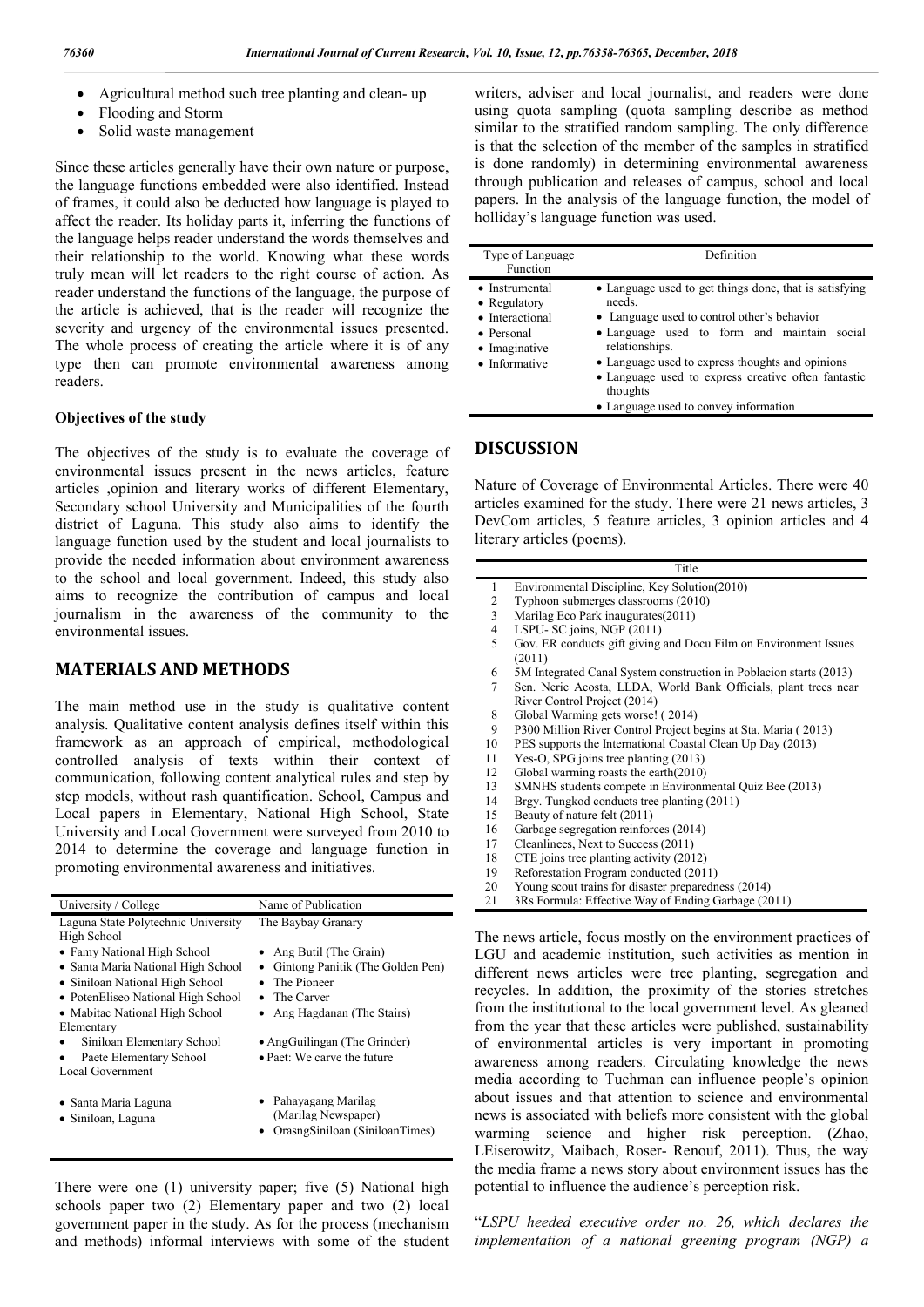*government priority as it put in the place of its own initiative through the NGP Summit is per headed by research and extension services office together with DENR, DAR, DA, and DepEd*" LSPU-SC joins NGP

-TBG

*"Paete Elementary School supported the International Clean Up Day 2013 as an empowerment of the people in showing concern for saving our coastline"*

ES Supports environmental awareness -PAET: We curve the Future

*"January 8, 2014 – Presidential Adviser for Environmental Protection and LLDA General Manager Sec. Neric Acosta visited Sta. Maria together with the World Bank officials and employees of the LLDA to see the development of the River Control Project in the town."*

Sen. Neric Acosta, LLDA, World Bank Officials, plant treesnear River Control Project -PahayagangMarilag

**Dev Com Articles**

|   | Title                                     |
|---|-------------------------------------------|
|   | DamongMadagundong (Thundering Grass)      |
| 2 | Disposable Garbage, Useful in the New Age |
| 3 | There's Gold in Hay                       |

The DevCom articles is the study covered environmental usage and innovation that suggested to be adopted by the community to preserve and protect the natural resources. The author strongly believes that this article is one way of disseminating scientific information to the public. The articles are based on facts but are framed in such a way the environment initiatives are explained in a common language that is understood by many.

*"Omelchen aims to create a simple yet useful equipment that is safe for the environment and can be used as an alternative to electronic speakers sold in the market."*

DamongMadagundong – AngButil

**Feature Article**

|   | Title                                      |
|---|--------------------------------------------|
|   | Mister Police (Police for Environment)     |
| 2 | Leptospirosis                              |
| 3 | Marilag Eco Park                           |
| 4 | Save, Laguna Lake!                         |
| 5 | Dos and Don'ts Before and During a Typhoon |

For Feature articles, it also presented facts on the environment but evolving from this are the discussion of the severity of the environmental crisis. It also suggested means to preserve the environment and to take action against the problem.

*"This activity will support the hunger mitigation program of the government and the preservation of our ecosystem and keeping up with the disasters risk reduction program to address the climate change."* 

> Mister Police (Police for Environment) -PahayagangMarilag

*"The Marilag Eco Park will serve as a destination that will lead us to take care of our nature and surroundings."* .<br>Marilag Eco Park

-PahayagangMarilag

**Opinion Article**

|              | Title                           |
|--------------|---------------------------------|
|              | Garbage, What A Burden?         |
| 2            | Goodbye Plastic, Hello Eco Bag. |
| $\mathbf{R}$ | It's Time to Make a Move        |

 As for opinion articles student and local journalist focused on current state of the environment as they were observed as the most important topics on environmental concern.

*"Plastic is a great help to the lives of the people, but it also causes great harm.*

Goodbye,Plastic,Hello Eco Bag - PahayagangMarilag

*"If I am not mistaken, there's only one reason behind all these. These are the fruit of the people's negligence on our nature."* OrasnaparaKumilos -Orasngsiniloan

#### **Literary Article**

|               | Title                          |
|---------------|--------------------------------|
|               | Thirst for Care                |
| $\mathcal{D}$ | Pollution                      |
| 3             | Surroundings                   |
| 4             | An answer to the Nature's Plea |

For literary articles, it express a strong disappointment of the student and local writers as it is reflected in the lines of literary pieces.

*They also abuse the gifts of nature Never thought of its sake That when it gets worse, we'll be affected Let's stop ruining our nature* UhawnaKalikasan

- AngButil

All articles express a positive tone of a language. The positivity refers all to the ultimate goal of preserving and protecting the natural resources. Objectives of the activities in the news reported, results of the research initiatives and personal expression are geared towards recovering from the environmental crisis. The general public, which campus and local journalists are, view language from a perspective that is fundamentally positivist in orientation (Reagan, 2009) which effects to higher hopes that people can still do something for the environment. With these varied number, the coverage of environmental issues are extended to the different kinds of reporting. However, student and local journalists are more adept in covering events that actually happened as news articles rather than expression of personal beliefs as in opinion and literary articles. It is important to note that the Pahayagang Marilag has a specific environmental column on their papers that provide more environmental issues and concerns.

#### **Language function of the environmental articles**

One of the aimed of the study was to identify the language functions different emotions and mental attitudes. Though there is a specific function innate in the nature of the article, several functions could the identified in one article only. Hence, one environmental article could serve different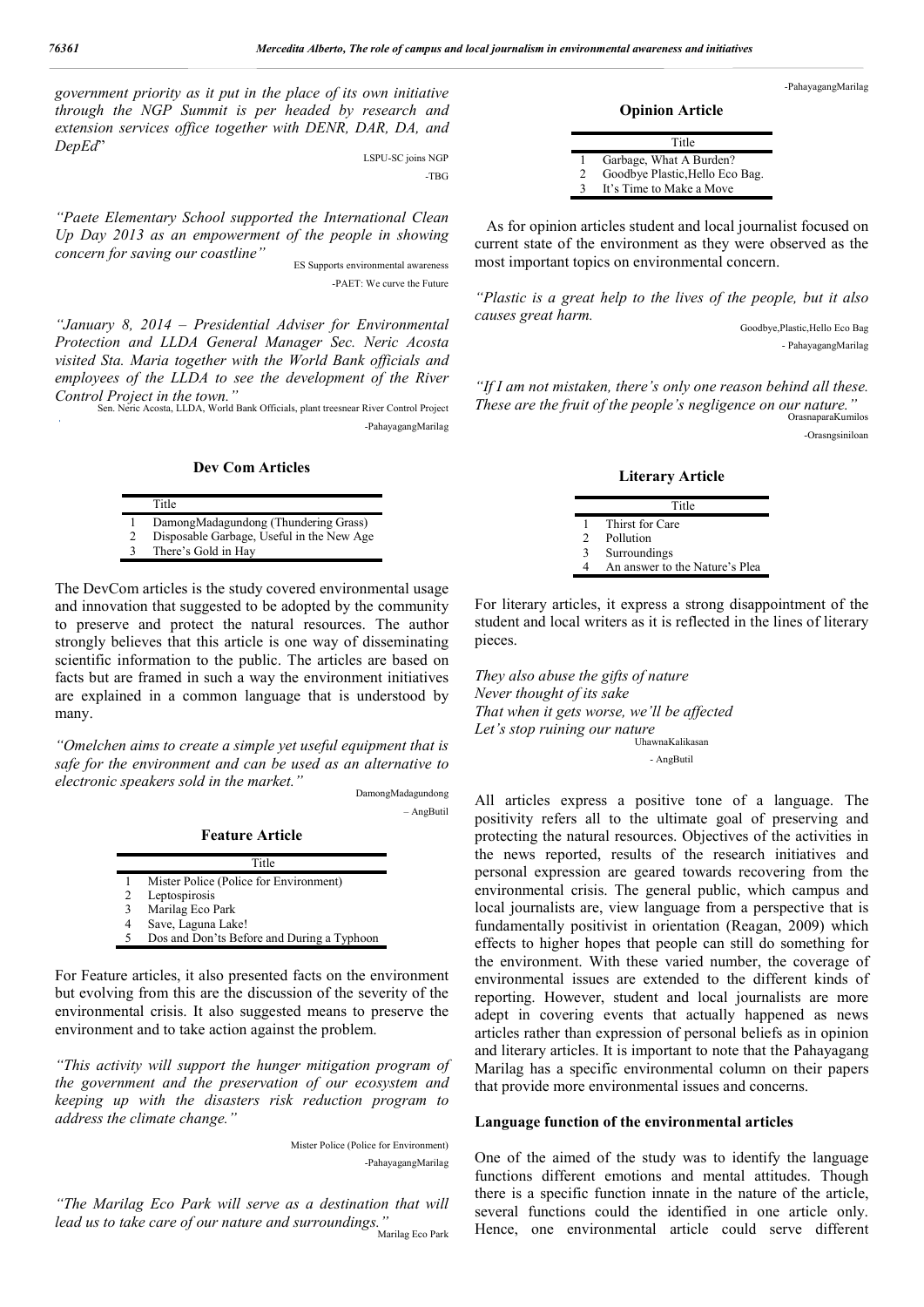functions. Selected lines from the articles presented in this study were analyzed using the model of Holliday to exemplify the functions of the language used in the article. There are more informative functions of the language visualized in the article. This implied that the language in the environmental article appeared in the papers are usually to inform the general public.

*"Due to the alarming episode of the natural disaster this year member of the YES-O and SPG of Paete ES spearheaded a joint tree planting activity at Brgy, QuinalePaete, Laguna"* Paet: We carve the Future – December 2013

*"Almost two hundred Boyscouts from different schools in Siniloan joined the District Camporal. The scouting aims to give everyone the opportunity to serve the nature."*

Anggilingan Vol. VII , December 5, 2013…Yvonne Aizle

*"The Integrated Canal System in Real, Velasquez Strict was started on the last week of June that will serve as the main rainwater system to prevent the flood in the Poblacion Area."*

PahayagangMarilag (Marilag Newspaper)-December 2014

These selected lines from the news articles used to convey information to the public and indeed part of people awareness on different activities about environmental issues and concerns. In the study conducted in India, it is stated that newspapers assume great importance as they deal everyday with dissemination of current information. With this result informative function of language is a part of every news article.

*"…I feel so bad. You know, when I go home here before, I always felt good. But now, it harms my health, I slowly run out of breath…"*

*AngButil (The Grain) June-December Issue*

*"If I am not mistaken, there's only one reason behind all these. These are the fruit of the people's negligence on our nature."* OrasngSiniloan(Siniloan Times) Vol.4…2013

The personal function is also manifested in the language used in the articlesthat is the student local journalists express their thoughts and opinions about the environmental issue. Feeling of disappointment can easily convey on the manner of personal opinion.

*"…Think… Act… Stand up… It's time for a change. It's not yet too late. Love and take care of our nature…)* Anghagdanan…June-December 2012

A regulatory and instrumental function of language are used in this article that is, the language used to control and influence others' behavior and to get things done. In the study by Daniel Riffe and Tom Hrach, the result of the study shown that individual feeling and reaction to environmental issues is highly influence by media coverage

> *"…Himignghangin,iyongpakinggan.. Daingnito'yiyongmalalaman Sakitnito'yiyongmadama Pulusyonnghanginiyongmakikita…" (Listen to the hymn of the wind You'll hear its wailing You'll feel its pain Air pollution, you'll see)*

Anahaw Vol.4- The New Polytech…Pearl Ann

*"…..Rainbow as it fades, like a murmur of dying crying rivers…."*

Piyesa Vol.2- The Baybay Granary… Hera

And lastly, as expected, the imaginative function is evident in the poems written with environmental themes. The emotion of the student writers and their diction is a language that expresses creative and fantastic thoughts. Of all language function interactional function was not identified in any of the language used in environmental articles. The local and student writers evidently play with the language to leave an impact for the reader to achieve realization and bizarreness for the reader to be more interested and pro –active in dealing with the environmental issues.

### **Process involved in the coverage of environmental articles**

The process being presented here are the mechanisms and methods undergone and employed in the campus, school and local paper to cover environmental issues. For news articles, as these requires, gain data from factual information. Thus, student writers can only make and publish these kinds of articles if events happen. An activity/ event on an environmental initiative must happen to facilitate the awareness of readers. This is to say on this part, that student writers are limited on this aspect of environmental coverage. For feature and opinion writing, the interest of a student writer and his advocacy of promoting environmental awareness are considered. An event that concerns the environment also serves as the triggering factor for some student and local writers to create this kind of writing. For literary texts such as poems, it is notable that poems cover themes such as disappointment and hate because they were concern on the environment. Few poems involve environmental themes. Keating (1997) identified limitations in environmental journalism which include science reporting, foreign territory for most journalists. Too often, reporters get the science wrong. Another weakness in environmental journalism he identified is the small number of seasoned writers and broadcasters in the field. The right mindset and a great behavioral change are indeed requirements for student local writers to venture into environmental journalism. Though the student writer has understood the science of the issue, the play of words to awaken the minds of readers to take action is very much needed. However, beset with limitations, environmental journalism is expected to forward. Again, Keating did not lose hope as he sees today's young journalists growing up in a world of environmental information, and although they do not always have a degree in environmental studies, they are much better equipped to ask intelligent questions than their predecessors.

# **RESULT OF INFORMAL INTERVIEW**

**Question #1**. How many releases your campus/ school/ municipalities have per year?

### Answer:

*"…Actually, our publication releases are limited due to limited fund for this concern. The DepEd's No Collection Policy affects the number of our publication releases."*

Adviser

"*We receive a newspaper just once a year. I don't know why."*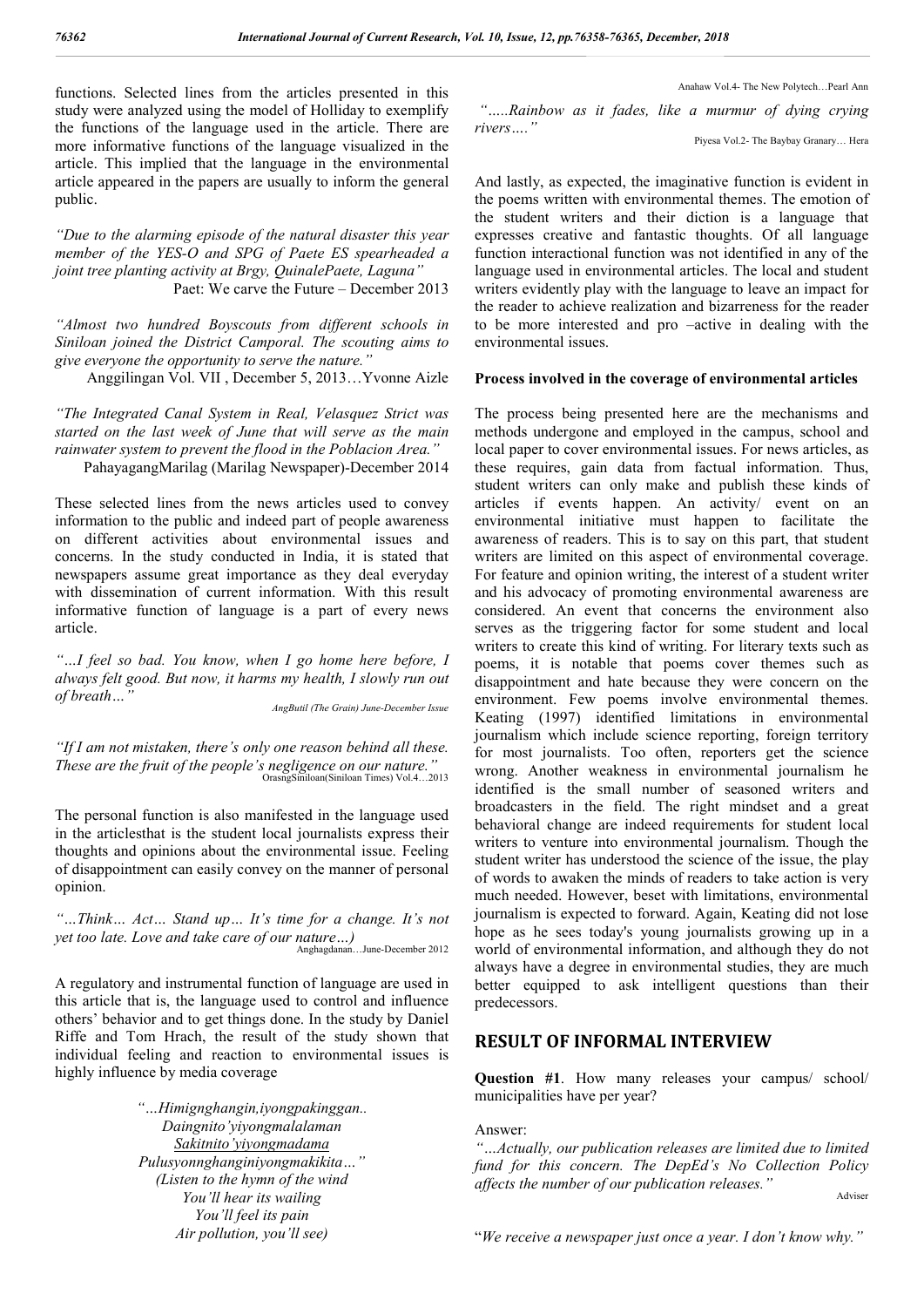*Student*

*"…We try to release at least twice a year."*

*Municipal Official*

*"…I thought the municipal office has no newspaper. I haven't read any." Resident*

**Question #2.** What is the role of school paper/ local paper in the information dissemination of environmental issues and concern?

#### Answer:

"…*For me, school paper really helps our student to be aware on different environmental issues at concern, kaya nga I suggest namagkaroonangaming paper ng environmental concerns corner." (For me, school paper really helps our student to be aware on different environmental issues at concern, that's why I suggested that our newspaper shall have an environmental concerns corner.)*

*Adviser*

*"…We include environmental issues and concern is our publication because for me this is our way of helping the community and the municipality to be aware in some environmental issues especially disaster concern." Disaster Office of Sta. Maria*

*"…When I read a newspaper that my child brought home, I then knew what global warming is. It's shocking!" Aling Maria*

*"….I guess newspapers help us by preparing use for disasters like flood."*

*Elementary Pupil*

*"….We don't usually include environmenta issues in our writings". High School Student*

"*… They are write poems about nature very well."*

*Elementary Pupil*

**Question #3**. In the rating of 1 to 5, 5 being the highest how will you rate your awareness on environmental issues base on the information you read in your school/ local paper ?

Answer:

*"… 5 because we include environmental corner in our publication" Municipal Officer*

*"… Just 2, because I haven't read good news about the environment, mostly on storms."*

*Elementary Pupil*

*"…2 because our school paper includes more on science and technology rather than environment."*

*High School Student*

*"… Perhaps 2, because we we're given a newspaper just once a year, and sometimes, I can't find articles about nature in it.) High School Student*

*"…5 because our municipal's newspaper always have news on environment."*

**Question #4.** Is the language in the coverage of environmental issues on your school/ local papers easily understood?

Answer:

*"…Yes, because our newspaper is written in Tagalog. It's easier to understand." Resident*

*"…yes, since most of our news articles are informative we used simple informative words in most of our news article." Tourism Office of SML*

*"… Sometimes, there are words we can hardly understand." Elementary Pupil- ES*

*"…Yes, of course, because as student writers, I know that language used is important for the readers, that's why we used simple and understandable words in our article." Student Writer-TBG*

*"…I have a child that explains it to me [when there's something I can't understand."*

Resident

# **Conclusion**

Every one of us has a great responsibility to protect and preserve the natural resources and the environment. With the above findings that environmental journalism is practiced by student writers is a huge contribution to these concerted efforts. Campus, school and local papers, as evident in the different environmental articles are instruments that promote and inform readers of environmental initiatives, technologies and activities thus heightening their awareness and perception of the risk. However, student writers are constrained to promote such awareness due to lack of enough knowledge, personal beliefs, attitude and events that cover such a theme. Student and local writers however find ways to tackle environmental issues and concerns through personal and imaginative writings. Student and local writers with the creativity and proper framing of the environmental issues can serve different purposes as seen in the different language functions.

### **Recommendations**

With the needs of the times, environmental journalism is surely here to stay, is therefore recommended that student writers must be continually supported and encouraged to be aware of environmental issues and concerns. Student and local writers must also be trained in the writing of research articles to continually promote environmental initiatives as common people are looking for more solutions and alternatives to mitigate or adapt to the problem. The prominence of environmental articles should also be sustained and be prioritized in the campus paper. This study, as a baseline data could be developed into further research on student writers' belief and attitudes to know the source of their diversity in the making of these articles. The level of awareness of student writers and the target readers could also be determined to put more directions to environmental journalism. Lastly, campus paper advisers are also encouraged to participate on environmental initiatives to heighten awareness and serve as models for their student writers.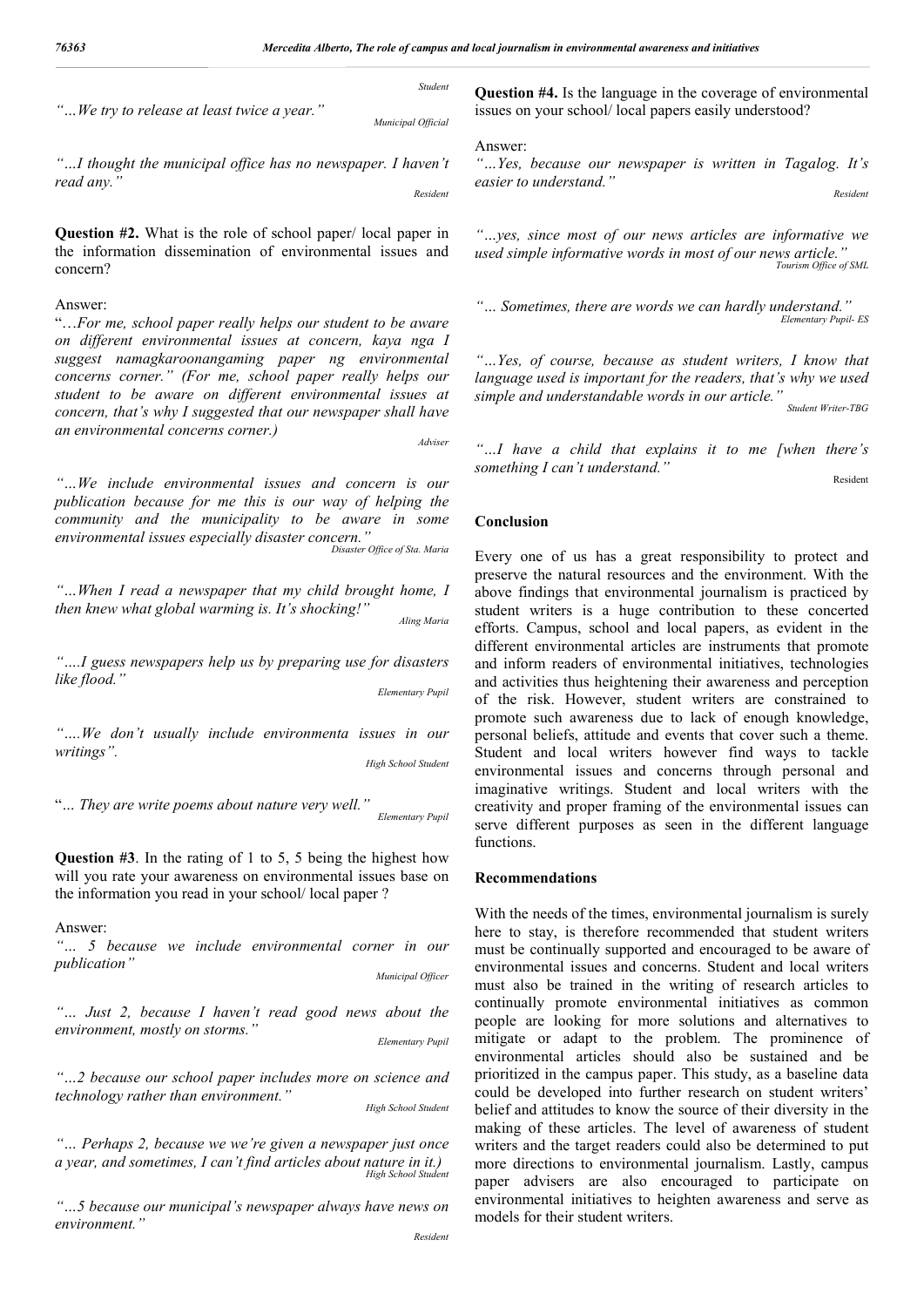# **REFERENCES**

- A comparative study proves that the role of media in creating environmental awareness is definitely the dominant one compared by personal experiences in daily life, personal discussions and formal education at schools, both in developing and developed countries (Hoerisch, 2002).
- Antilla, L. 2005. Climate of scepticism: US newspaper coverage of the science of climate change. Global Environmental Change, 15(4), 338–352.
- Ben, B. 2010. Covering Climate Change.World watch.Curtiz, A. 2010. What are the Seven News Values? Retrieved from www.uncp.edu. Domfeh (1999) Evaluation of environment news coverage in Ghana. *Journal of environment health 62,3.* Durfee, J. (2006) Social change and status quo framing effects on risk perceptionscience communication.
- Berglez, P. 2011. Inside, outside, and beyond media logic: journalistic creativity in climate reporting. Media, Culture & Society, 33(3), 449–465. doi:10.1177/01634437103 94903
- Carvalho, A. 2007. Ideological cultures and media discourses on scientific knowledge: rereading news on climate change. Public Understanding of Science, 16(2), 223–243.
- Corbett, J. B. and Durfee, J. L. 2004. Testing Public (Un) Certainty of Science: Media Representations of Global Warming. Science Communication, 26(2), 129–151. doi:10.1177/1075547004270234
- Detjen, J., Fico, F., Li, X. and Kim, Y. 2000. Changing work environment of environmental reporters. *Newspaper Research Journal,* 21(1), 2–11.
- Dirikx, A. and Gelders, D. 2010. To frame is to explain: A deductive frame-analysis of Dutch and French climate change coverage during the annual UN conferences of the parties. Public Understanding of Science, Published online before print, 29.1.2010.
- Edwards, David. "Can We Trust the Media on the Environment?" The Ecologist, June 2000 v. 30 i. 4 p. 22.
- Esser, F. and Pfetsch, B. 2004. Meeting the Challenges of Global Communication and Political Integration: The Significance of Comparative Research in a Changing World.In F. Esser& B. Pfetsch (Eds.), Comparing Political Communication. Theories, Cases, and Challenges (pp. 384–411). Cambridge: Cambridge University Press.
- Fry, P. 1996. Haliday's functions of language: A framework to integrate elementary-level social studies and language arts. The Social Studies. Gupta, J. (2009) Communicating climate change to the wider public outlook: Book Review. Controlling climate change.
- Gamson, W. and Modigliani, A. 1989. Media Discourse and Public Opinion on Nuclear Power: A Constructionist Approach. *The American Journal of Sociology,* 95(1), 1– 37.
- Giannoulis, C., Botetzagias, I. and Skanavis, C. 2010. Newspaper Reporters' Priorities and Beliefs About Environmental Journalism: An Application of Q-Methodology. Science Communication, 32(4), 425–466. https://doi.org/10.1177/1075547010364927
- Gordon, Jim. "Have Media Warmed Up to Climate Change?" FAIR, November/December 1999.
- Haigh, M. 2010. Newspaper Use three frames to cover Alternative Energy. Newspaper Rresearch Journal.Vol 31 NO.2.
- Keating, M. 1997. Three decades on the green Beat: For our  $25<sup>th</sup>$  anniversary, we asked canada's most prominent environment reporter to reflect on what the media have

done and the prospect for effective environment journalism in the years ahead. *Alternatives Journal,* 23.1. Lee, K. (2011) The green purchase Behavior of Hong Kong Young consumers: The role of Peer Influence, Local Environment Involment and Concrete environment Knowledge. Journal of International Consumer marketing, 23:21-44. Miah, MD. (2010) Major climate-change issues covered bu newspapers of Bangladesh. Environment 31:67-73.

- Leiserowitz, A. 2007. Communicating the Risks of Global Warming: American Risk Perceptions, Affective Images and Interpretive Communities.In S. C. Moser & L. Dilling (Eds.), Creating a Climate for Change. Communicating Climate Change and Facilitating Social Change (pp. 44– 63). Cambridge: Cambridge University Press.
- Maillé, M.-È., Saint-Charles, J. and Lucotte, M. 2010. The gap between scientists and journalists: the case of mercury science in Québec's press. Public Understanding of Science, 19(1), 70–79. doi:10.1177/0963662509102690
- McCluskey, M. 2008. Reporter beat and content differences in environmental stories. *Journalism & Mass Communication Quarterly,* 85(1), 83–98.
- McComas, Katherine and James Shanahan. "Telling Stories About Global Climate Change." Communication Research, Volume 26, Number 1, February 1999 pg. 30-57.
- Nisbet, M. C. 2009. Communicating Climate Change: Why Frames Matter for Public Engagement: Environment: Science and Policy for Sustainable Development. Environment: Science and Policy for Sustainable Development, 51(2), 12–23. doi:10.3200/ENVT.51.2.12-23
- Nisbet, M. C. 2010. Knowledge Into Action: Framing the Debates Over Climate Change and Poverty. In P. D'Angelo & J. A. Kuypers (Eds.), Doing News Framing Analysis. Empirical and Theoretical Perspectives (pp. 43–83). New York: Routledge.
- Ozturk, S. and S citak, 2010. From local to global : can local journalism be a new approach to environment awareness? Journal of US-china Public Administration.
- Panolong, K.S. 2011. Environmental Journalism, Benguet State University Philippine Network of Environmental Journalists (PNEJ).
- Patel, Samir S. 'Islands of Understanding': Environmental Journalism in the South Pacific [online]. Pacific Journalism Review, Vol. 12, No. 2, Sept 2006: 148-153. Availability: <https://search.informit.com.au/documentSummary;dn=26 8649586813893;res=IELNZC> ISSN: 1023-9499. [cited 14 Dec 18].
- Reagan, 2004. Objection, Positivism and language studies: A reconsideration. Retrieved from www.tandfonline.com . Simon, J. And D.A Sapp (2006) Learning Inside and outside the classroom: Civic Journalism and the freedom of information Act. journalism and Mass communication educator
- Sachsman, D. B., Simon, J. and Myer Valenti, J. 2006. Regional Issues, National Norms: A Four-Region Analysis of U.S. Environment Reporters. Science Communication, 28(1), 93–121.
- Sachsman, D. B., Simon, J. and Myer Valenti, J. 2010. Environment reporters in the  $21<sup>st</sup>$  century. Piscataway, NJ: Transaction.
- Schäfer, M. S. 2011. Sources, Characteristics and Effects of Mass Media Communication on Science: A Review of the Literature, Current Trends and Areas for Future Research. Sociology Compass, 5(6), 399–412. doi:10.1111/j.1751- 9020.2011.00373.x